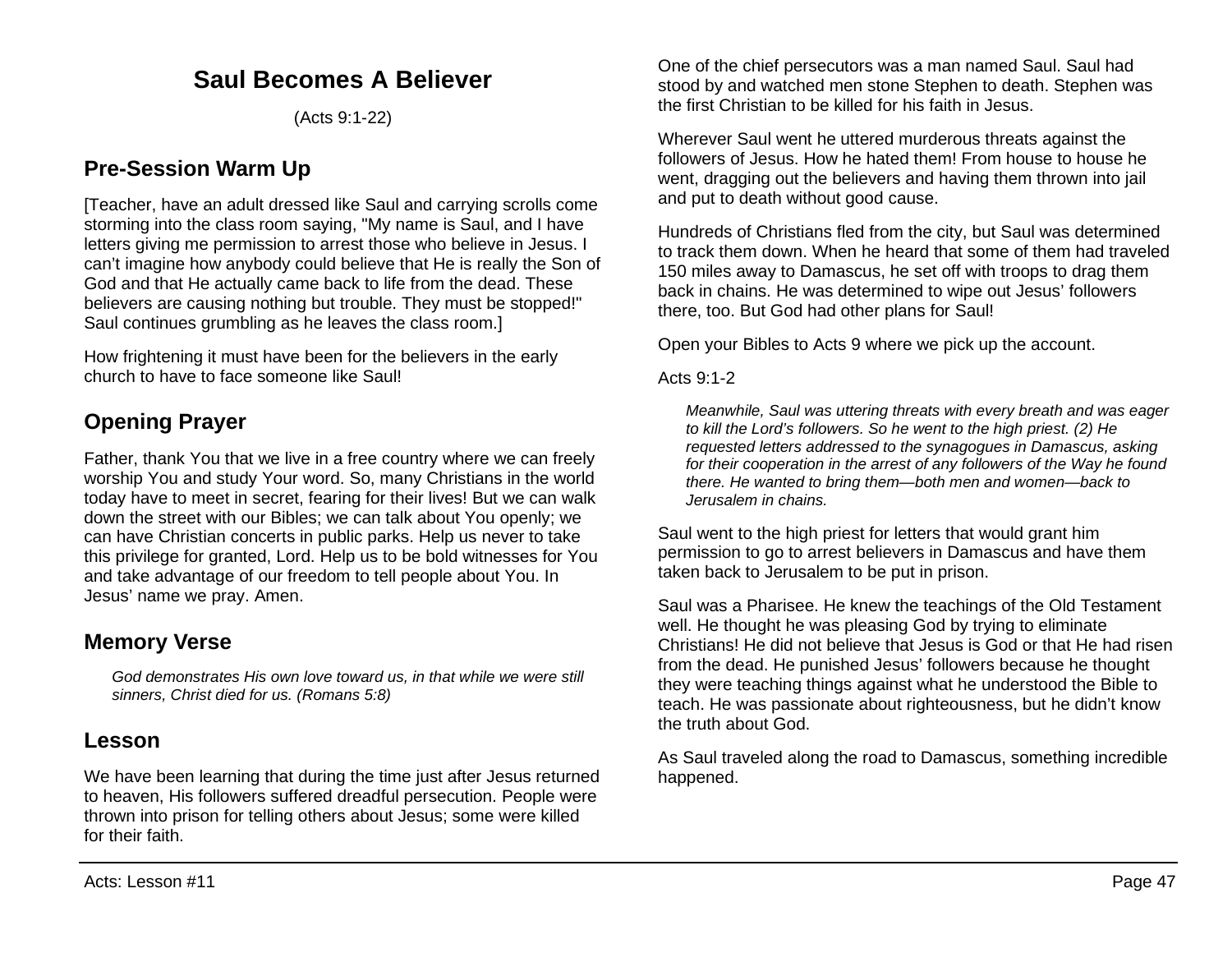### Acts 9:3-4

*As he was approaching Damascus on this mission, a light from heaven suddenly shone down around him. (4) He fell to the ground and heard a voice saying to him, "Saul! Saul! Why are you persecuting me?"*

Saul and his men had nearly reached Damascus when suddenly, at about midday, there was a blinding flash of light in the sky and the Lord spoke to him and he fell to the ground.

# Acts  $9.5$

*"Who are you, lord?" Saul asked. And the voice replied, "I am Jesus, the one you are persecuting!*

In this dramatic moment, Saul believed that Jesus is the Christ, the One God had promised in the scriptures to send to save everyone from their sins. God wanted Saul to see that Jesus had truly risen from the dead and met him on the road in this spectacular way!

Even though Saul had persecuted and even ordered Christians to be put to death, because of God's great love for Saul, God showed him that Jesus really is alive!

God wants to do that for every human being that ever lived. God is full of mercy and grace. He doesn't want any to perish and go to hell. He wants all people to come to the saving knowledge of Jesus! And, he goes to great lengths to get everybody's attention! No one is without excuse for not coming to believe in Jesus!

# Acts 9:6-7

*Now get up and go into the city, and you will be told what you must do." (7) The men with Saul stood speechless, for they heard the sound of someone's voice but saw no one!*

### Saul was blinded by the light.

### Acts 9:8-9

*Saul picked himself up off the ground, but when he opened his eyes he was blind. So his companions led him by the hand to Damascus. (9) He remained there blind for three days and did not eat or drink.*

Saul's soldiers probably saw him stagger to his feet. They had to lead him like a blind man to Damascus. After three days, God sent help.

## Acts 9:10-12

*Now there was a believer in Damascus named Ananias. The Lord spoke to him in a vision, calling, "Ananias!" "Yes, Lord!" he replied. (11) The Lord said, "Go over to Straight Street, to the house of Judas. When you get there, ask for a man from Tarsus named Saul. He is praying to me right now. (12) I have shown him a vision of a man named Ananias coming in and laying hands on him so he can see again."*

What do you think was going through Ananias' mind at this point? He was probably awe struck by having a vision of the Lord speaking to him; it's not every day we have an actual conversation with the Creator of the universe! Also, he was probably afraid to face Saul because he had a bad reputation for persecuting the believers. Ananias was probably terrified.

### Acts 9:13-16

*"But Lord," exclaimed Ananias, "I've heard many people talk about the terrible things this man has done to the believers in Jerusalem! (14) And he is authorized by the leading priests to arrest everyone who calls upon your name." (15) But the Lord said, "Go, for Saul is my chosen instrument to take my message to the Gentiles and to kings, as well as to the people of Israel. (16) And I will show him how much he must suffer for my name's sake."*

If you had been Ananias and God told you to go to visit Saul, how would you feel? It must have been scary, but Ananias was obedient to the Lord and went to Saul. We must obey and follow God's leading, even when he leads us to difficult people and places.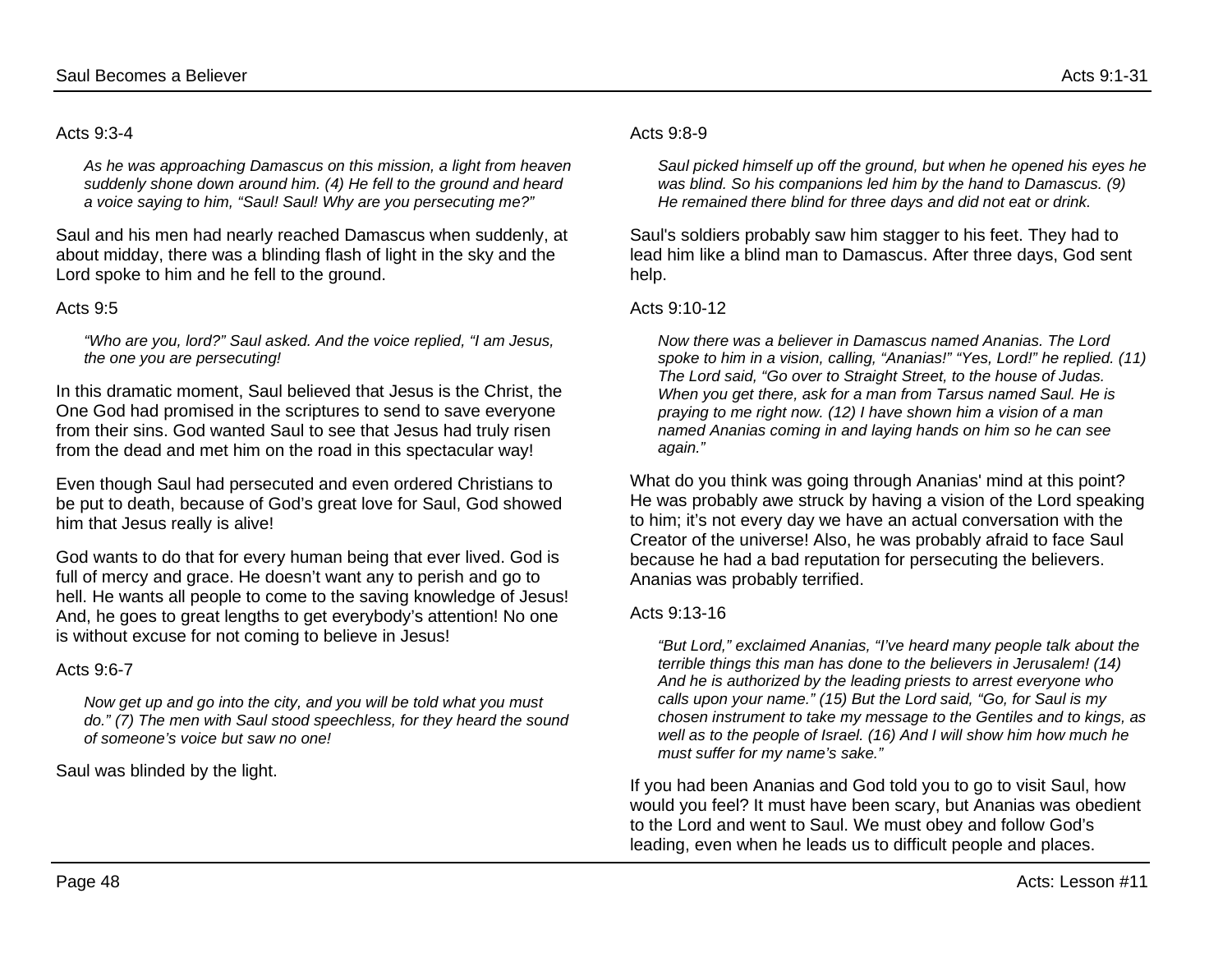#### Acts 9:17-19

*So Ananias went and found Saul. He laid his hands on him and said, "Brother Saul, the Lord Jesus, who appeared to you on the road, has sent me so that you might regain your sight and be filled with the Holy Spirit." (18) Instantly something like scales fell from Saul's eyes, and he regained his sight. Then he got up and was baptized. (19) Afterward he ate some food and regained his strength. Saul stayed with the believers in Damascus for a few days.*

That day, Saul's body received a healing and his mind received a healing as well. As the scales (like crusty coverings) fell from his eyes, Saul was able to see both physically and spiritually. As a sign of his conversion, Saul was baptized and began his new life as God's chosen apostle.

God had sent Ananias to encourage Saul and give him exciting news. Ananias told this new believer about the special plans that God had for his life.

God has special plans for your life, too. God promises to lead us and guide us every day. He will direct our steps if we just ask Him to show us the way and trust that His way is the best for us.

Saul, now a believer, is full of the Holy Spirit and begins to boldly preach the good news about Jesus, how He came and died for our sins, was resurrected, and ascended into heaven.

#### Acts 9:20-22

*And immediately he began preaching about Jesus in the synagogues, saying, "He is indeed the Son of God!" (21) All who heard him were amazed. "Isn't this the same man who caused such devastation among Jesus' followers in Jerusalem?" they asked. "And didn't he come here to arrest them and take them in chains to the leading priests?" (22) Saul's preaching became more and more powerful, and the Jews in Damascus couldn't refute his proofs that Jesus was indeed the Messiah.*

Saul had been a persecutor of Christians and that angered the Christians. Now he boldly taught people that Jesus is the Promised Savior. But this now angered the Jews. They got together and decided to kill Saul!

#### Acts 9:23-24

*After a while some of the Jews plotted together to kill him. (24) They were watching for him day and night at the city gate so they could murder him, but Saul was told about their plot.*

Saul's new Christian fiends learned about this plan and came up with a plan to save Saul.

Acts 9:25

*So during the night, some of the other believers lowered him in a large basket through an opening in the city wall.*

Saul then retuned to Jerusalem and wanted to visit with the othe believers living there.

Acts 9:26

*When Saul arrived in Jerusalem, he tried to meet with the believers, but they were all afraid of him. They did not believe he had truly become a believer!*

Poor Saul! The believers there were scared to death! All they knew about Saul was he was a man who tried to destroy the church and thew believes in jail. They though that Saul was trying to tick them into believing he had changed.

### Acts 9:27-29

*Then Barnabas brought him to the apostles and told them how Saul had seen the Lord on the way to Damascus and how the Lord had spoken to Saul. He also told them that Saul had preached boldly in the name of Jesus in Damascus. (28) So Saul stayed with the apostles and went all around Jerusalem with them, preaching boldly in the name of the Lord. He debated with some Greek-speaking Jews, but they tried to murder him.*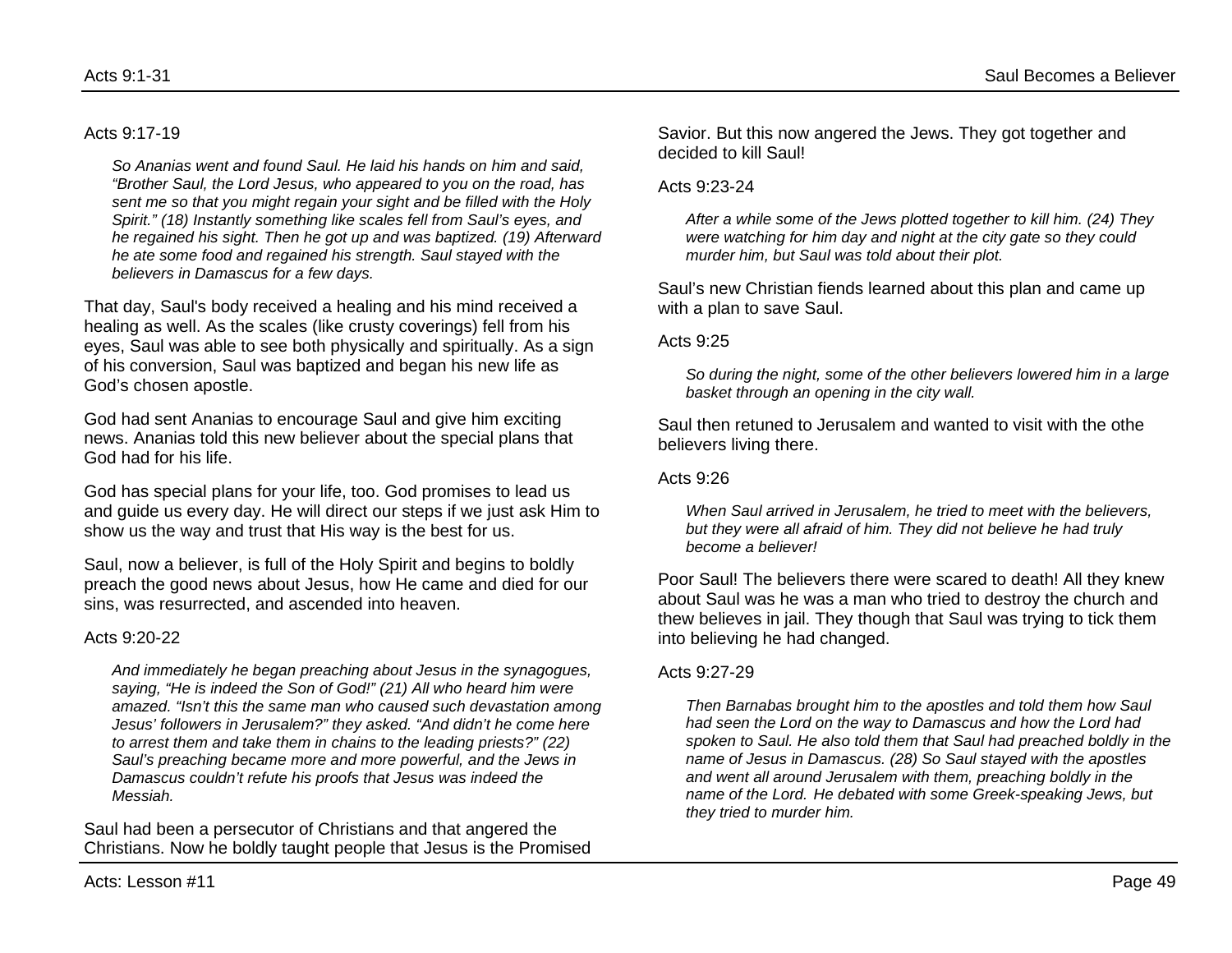Barnabas encouraged the believers in Jerusalem to trust that Saul was a true believer. And Saul continued to preach boldly in Jerusalem.

But once again his life was in danger from the Jews who wanted to kill him.

## Acts 9:30

*When the believers heard about this, they took him down to Caesarea and sent him away to Tarsus, his hometown.*

His friends took him away from Jerusalem and sent him back to his home town of Tarsus to stay for a while.

# Acts 9:31

*The church then had peace throughout Judea, Galilee, and Samaria, and it became stronger as the believers lived in the fear of the Lord. And with the encouragement of the Holy Spirit, it also grew in numbers.*

After Saul left for Tarsus, the believers in Israel enjoyed a time of peace. The Holy Spirit encouraged and strengthened the believers and the church continued to grow; more and more people believed in Jesus.

As we continue our study through the Book of Acts, we will learn more and more about Saul. We will see how God used this once persecutor of believers to boldly share the Good News even though he faced many difficulties.

What a strange twist of fate for Saul, who set out to destroy Christianity, to suddenly become the most well-known of all God's apostles. Did you know that most of the New Testament was written by this same man, whose name was changed from Saul to Paul?

In His sovereignty, God can take even the most hateful of all people and turn them around for His own good purposes! [Teacher, review today's memory verse.]

# **CLOSING PRAYER**

Father, You are so good and so full of mercy and grace. You took this man, Saul, who was persecuting and even killing people who believed in You, and you changed him from the inside out. You loved him, even when he was a murderer and a hater, and you used him in a mighty way to teach people about your grace. Help us to be as loving and forgiving of others as You are with us! In Jesus' name we pray. Amen.

# **LEARNING ACTIVITIES**

# **GAME CENTER**

# *Fact or Fiction*

When an answer is fiction ask student for correct answer:

- 1. Saul was a Sadducee who knew the teachings of the Bible. (Fiction, he was a Pharisee.)
- 2. Saul was traveling to Damascus to visit his sick grandmother. (Fiction, he was traveling to Damascus to imprison believers.)
- 3. Jesus asked Saul why he was persecuting Him? (Fact)
- 4. The men travelling with Jesus heard the voice speaking from Heaven. (Fact)
- 5. Saul fasted (did not eat or drink) for four days. (Fact)
- 6. Saul was blinded and sat at the home of Judas for three days. (Fact)
- 7. God told Sapphira to go to Damascus and restore Saul's sight. (Fiction, the man's name was Ananias.)
- 8. Ananias was excited to go to Saul because he had heard so much about him. (Fiction, he was scared of Saul.)